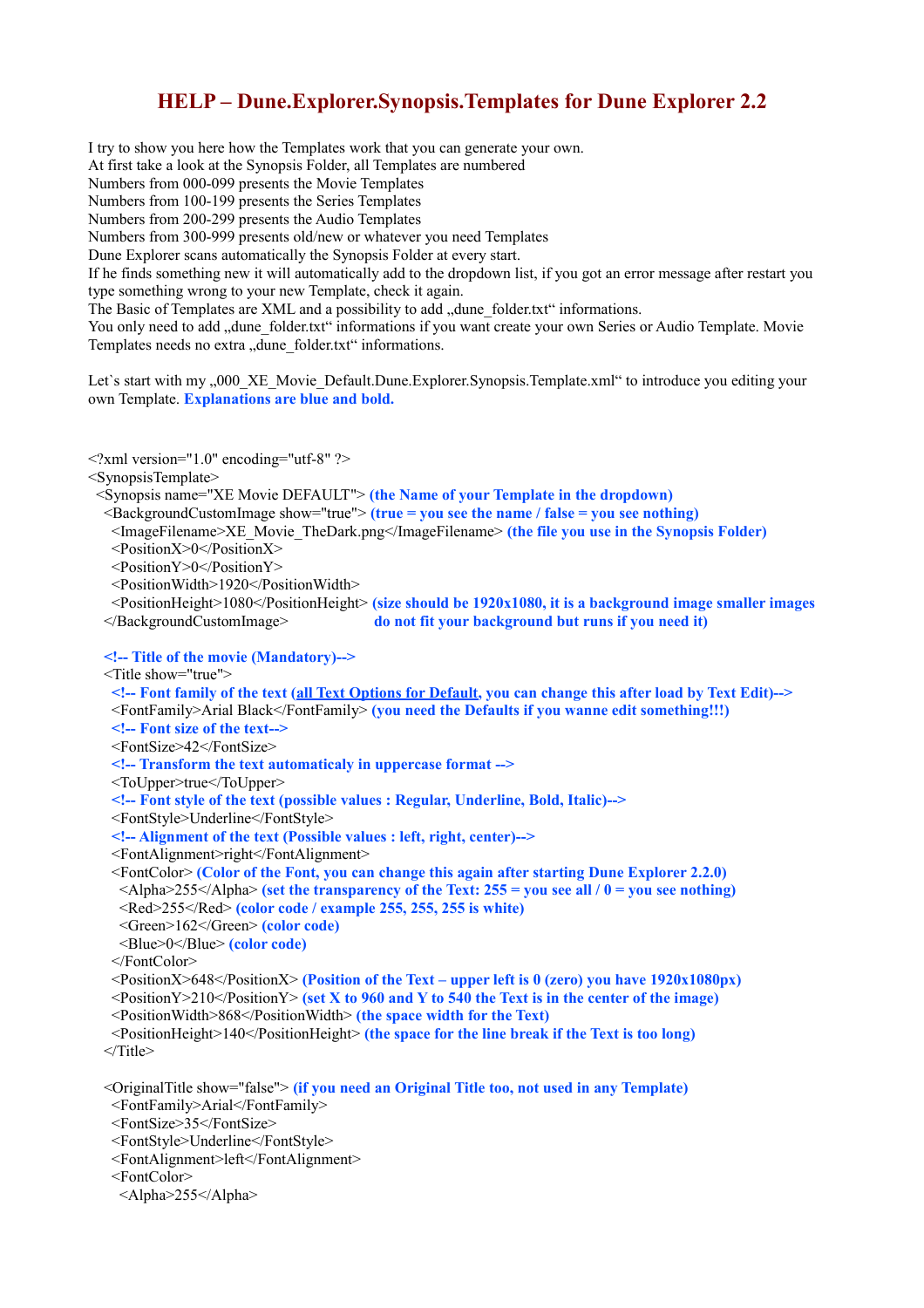$<$ Red $>$ 255 $<$ /Red $>$  <Green>255</Green> <Blue>255</Blue> </FontColor> <PositionX>545</PositionX> <PositionY>230</PositionY> <PositionWidth>1130</PositionWidth> <PositionHeight>50</PositionHeight> </OriginalTitle> <Genre show="true"> **(Activates the Genre Edit – Action, SciFi etc.)** <FontFamily>Arial Narrow</FontFamily> <FontSize>21</FontSize> <FontStyle>Bold</FontStyle>

<FontAlignment>left</FontAlignment>

<FontColor>

 <Alpha>220</Alpha>  $\leq$ Red $\geq$ 229 $\leq$ /Red $\geq$ 

<Green>162</Green>

<Blue>0</Blue>

</FontColor>

<PositionX>46</PositionX>

<PositionY>815</PositionY>

 <PositionWidth>588</PositionWidth> <PositionHeight>30</PositionHeight>

</Genre>

<Year show="true"> **(Activates the Year Edit – 2013/2014 etc.)**

 <FontFamily>Arial Narrow</FontFamily> <FontSize>21</FontSize> <FontStyle>Bold</FontStyle> <FontAlignment>right</FontAlignment> <FontColor> <Alpha>220</Alpha>  $\leq$ Red $\geq$ 229 $\leq$ /Red $\geq$  <Green>162</Green> <Blue>0</Blue> </FontColor> <PositionX>486</PositionX> <PositionY>887</PositionY> <PositionWidth>115</PositionWidth> <PositionHeight>30</PositionHeight>

</Year>

 <Duration show="true"> **(Activates the duration time Edit – 120min – set always to min)** <FontFamily>Arial Narrow</FontFamily> <FontSize>21</FontSize> <FontStyle>Bold</FontStyle> <FontAlignment>right</FontAlignment> <FontColor> <Alpha>220</Alpha>  $\leq$ Red $\geq$ 229 $\leq$ /Red $\geq$  <Green>162</Green> <Blue>0</Blue> </FontColor> <PositionX>486</PositionX> <PositionY>815</PositionY> <PositionWidth>115</PositionWidth> <PositionHeight>30</PositionHeight> </Duration>

 <Director show="true"> **(Activates the Director Edit)** <FontFamily>Arial Narrow</FontFamily>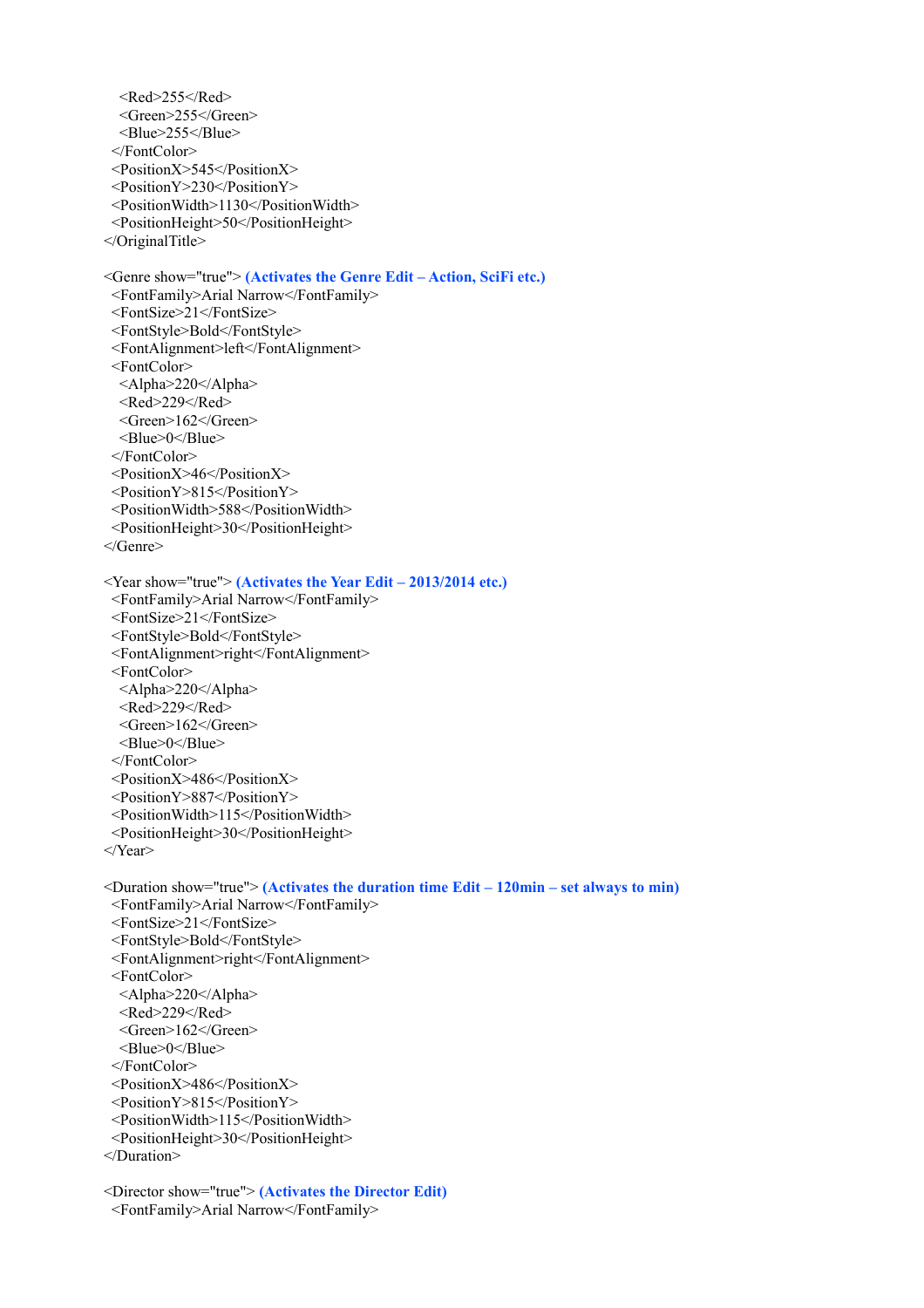- <FontSize>21</FontSize> <FontStyle>Regular</FontStyle> <FontAlignment>left</FontAlignment> <FontColor>  $\langle$ Alpha>216 $\langle$ Alpha>  $<$ Red>255 $<$ /Red> <Green>255</Green> <Blue>255</Blue> </FontColor> <PositionX>46</PositionX> <PositionY>887</PositionY> <PositionWidth>400</PositionWidth> <PositionHeight>30</PositionHeight> </Director> <Cast show="true"> **(Activates the Cast Edit)** <FontFamily>Arial Narrow</FontFamily> <FontSize>21</FontSize> <FontStyle>Regular</FontStyle> <FontAlignment>left</FontAlignment> <FontColor> <Alpha>216</Alpha>  $<$ Red>255 $<$ /Red> <Green>255</Green> <Blue>255</Blue> </FontColor> <PositionX>46</PositionX> <PositionY>942</PositionY> <PositionWidth>550</PositionWidth> <PositionHeight>99</PositionHeight>  $\langle$ Cast $\rangle$  <Plot show="true"> **(Activates the Plot Edit – needs more space)** <FontFamily>Arial</FontFamily> <FontSize>20</FontSize> <FontStyle>Bold</FontStyle> <FontAlignment>center</FontAlignment> <FontColor> <Alpha>220</Alpha>  $<$ Red>255 $<$ /Red> <Green>255</Green> <Blue>255</Blue> </FontColor> <PositionX>48</PositionX> <PositionY>73</PositionY>
- <PositionWidth>540</PositionWidth> **(Plot Box is 540x557px large and set to upper left)**
- <PositionHeight>557</PositionHeight>

```
</Plot>
```
 <VideoFormat show="true"> **(Activates the Video Format – MKV/MP4/AVC/X264 etc.)** <FontFamily>Arial</FontFamily> <FontSize>22</FontSize> <FontStyle>Bold</FontStyle> <FontAlignment>center</FontAlignment> <FontColor> <Alpha>255</Alpha>  $<$ Red>255 $<$ /Red> <Green>162</Green> <Blue>0</Blue> </FontColor> <PositionX>48</PositionX> <PositionY>669</PositionY> <PositionWidth>544</PositionWidth>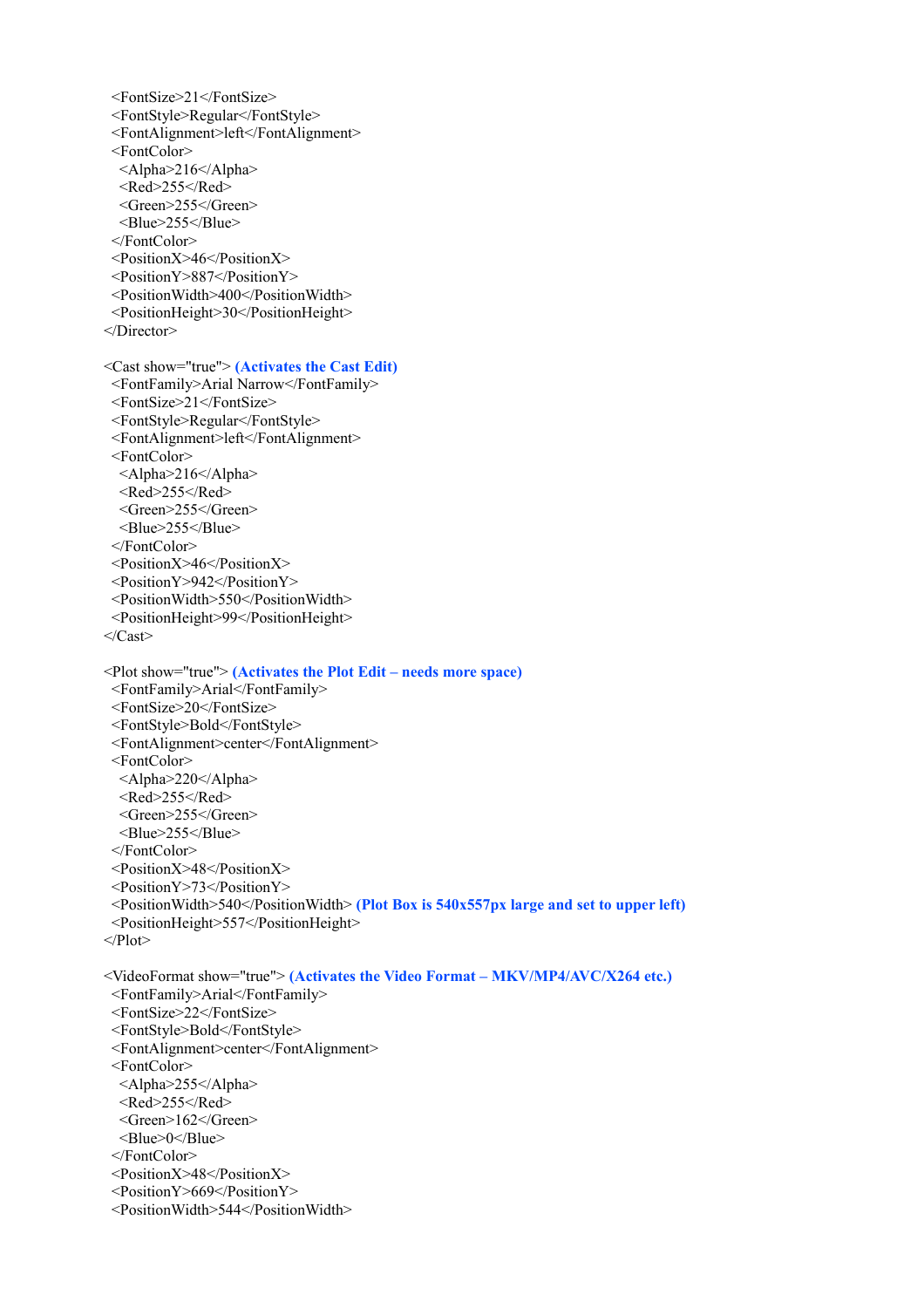<PositionHeight>30</PositionHeight>

</VideoFormat>

```
 <VideoSize show="true"> (Activates the Video Size like Cinemascope 2.40:1 – 1080p – 23,976fps etc.)
 <FontFamily>Arial</FontFamily>
 <FontSize>20</FontSize>
 <FontStyle>Bold</FontStyle>
 <FontAlignment>center</FontAlignment>
 <FontColor>
  <Alpha>255</Alpha>
 <Red>255</Red>
  <Green>162</Green>
  <Blue>0</Blue>
 </FontColor>
 <PositionX>46</PositionX>
 <PositionY>716</PositionY>
 <PositionWidth>544</PositionWidth>
 <PositionHeight>30</PositionHeight>
</VideoSize>
<AudioFormatsLanguages show="true"> (Activates the Audio Edit – DTS 5.1 / Dolby Digital 5.1etc.)
 <FontFamily>Arial Narrow</FontFamily>
 <FontSize>20</FontSize>
 <FontStyle>bold</FontStyle>
 <FontAlignment>center</FontAlignment>
 <FontColor>
  <Alpha>255</Alpha>
 <Red>255</Red>
  <Green>162</Green>
  <Blue>0</Blue>
 </FontColor>
 <PositionX>46</PositionX>
 <PositionY>756</PositionY>
 <PositionWidth>544</PositionWidth>
 <PositionHeight>30</PositionHeight>
</AudioFormatsLanguages>
<SubtitleLanguages show="false"> (Activates the Subtitle Edit – if you need (true), not active at all Templates)
 <FontFamily>Arial</FontFamily>
 <FontSize>24</FontSize>
 <FontStyle>Bold</FontStyle>
 <FontAlignment>left</FontAlignment>
 <FontColor>
  <Alpha>255</Alpha>
 <Red>255</Red>
  <Green>162</Green>
  <Blue>0</Blue>
 </FontColor>
 <PositionX>840</PositionX>
 <PositionY>670</PositionY>
 <PositionWidth>1000</PositionWidth>
 <PositionHeight>400</PositionHeight>
</SubtitleLanguages>
<CustomField show="false"> (Activates the Custom Field, you can add some additional infos if you need)
 <FontFamily>Arial</FontFamily>
 <FontSize>22</FontSize>
 <FontStyle>Bold</FontStyle>
 <FontAlignment>left</FontAlignment>
 <FontColor>
  <Alpha>255</Alpha>
 <Red>255</Red>
  <Green>162</Green>
```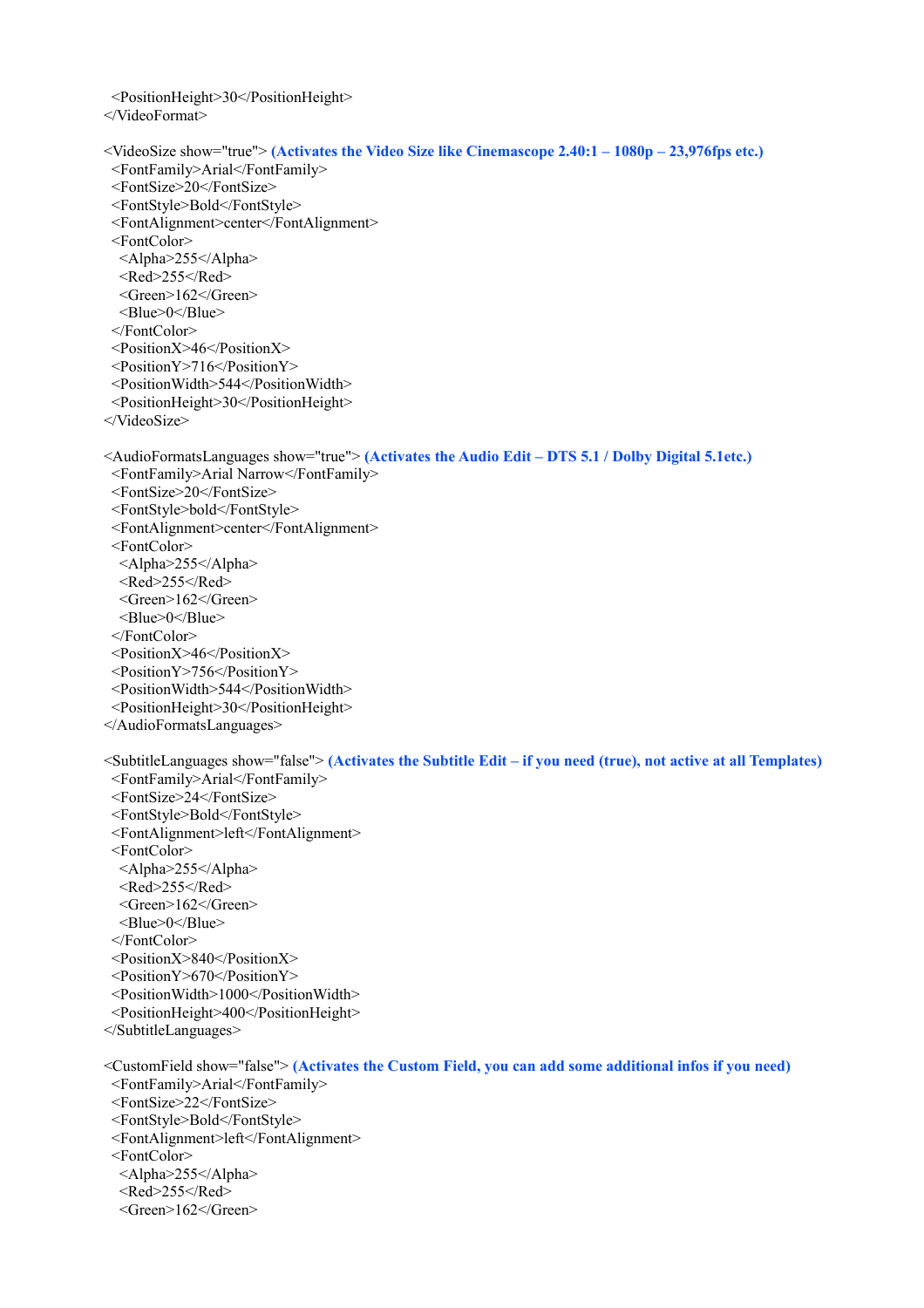```
 <Blue>0</Blue>
 </FontColor>
 <PositionX>735</PositionX>
 <PositionY>360</PositionY>
 <PositionWidth>1125</PositionWidth>
 <PositionHeight>400</PositionHeight>
</CustomField>
<Poster show="true"> (Shows the Movie Poster seen at the background image)
 <PositionX>1575</PositionX>
 <PositionY>0</PositionY>
 <PositionWidth>225</PositionWidth>
 <PositionHeight>435</PositionHeight>
 <!-- Image quadrilateral distortion (Optional)-->
 <!-- Indicate each four corners coordinates of the image to do the deformation-->
 <!-- (Here, coordinates represent the poster coordinates, not the 1920 * 1080 image)-->
 <ImageDistortion> (a little bit tricky to use, and in most cases not needed)
  <TopLeftX>0</TopLeftX>
  <TopLeftY>81</TopLeftY>
  <TopRightX>1801</TopRightX>
  <TopRightY>48</TopRightY>
  <BottomLeftX>0</BottomLeftX>
  <BottomLeftY>403</BottomLeftY>
  <BottomRightX>1801</BottomRightX>
  <BottomRightY>437</BottomRightY>
 </ImageDistortion>
</Poster>
<FanArt show="true">
 <PositionX>654</PositionX>
 <PositionY>487</PositionY>
 <PositionWidth>1207</PositionWidth>
```
<PositionHeight>515</PositionHeight>

```
 </FanArt>
```
<PosterReflection show="true"/> **(a reflection, very tricky and i don`t like it, try it if you need it)**

**(you can use this to mask or laminate a poster or borders, this pic must be 1920x1080px, it overlays all)**

<ForegroundCustomImage show="true">

- <ImageFilename>XE\_Movie\_TheDark\_iconfx.png</ImageFilename>
- <PositionX>0</PositionX>
- <PositionY>0</PositionY>
- <PositionWidth>1920</PositionWidth>
- <PositionHeight>1080</PositionHeight>
- </ForegroundCustomImage>

The next clause encloses the dune\_folder.txt part of Synopsis.Templates

All entered information between the <DuneFolder> paragraphs will be add to your dune folder.txt

I used this function to fiddle the possibilitys of dune\_folder.txt files to show Folders/Tracks/Episodes for my Series and Audio Templates. The easiest way to understand this is playing with this.

If your PC is connected with your Dune Player by Network you can change entries and check this in realtime by entering the refresh option by your Dune-RC.